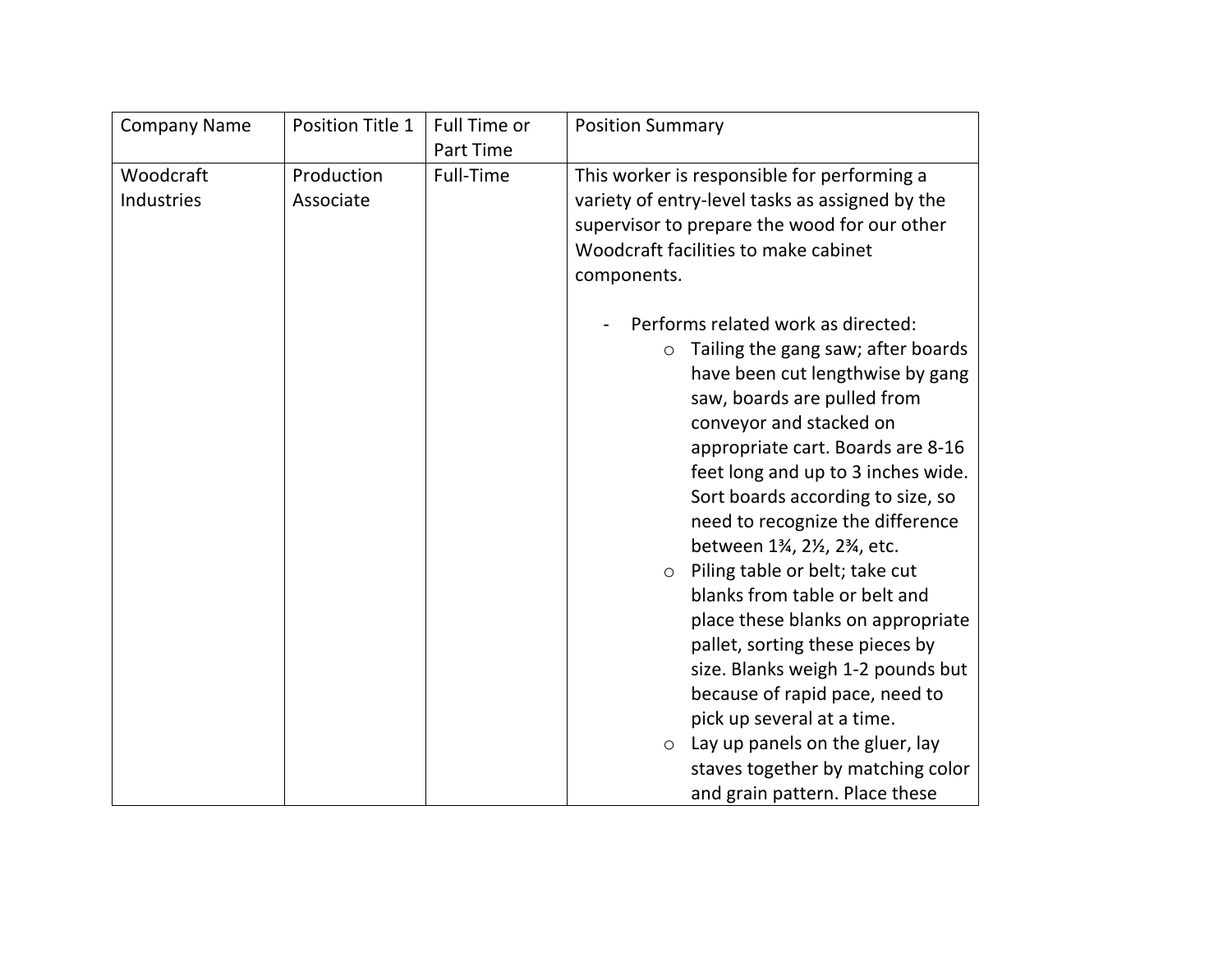|  | staves on conveyor to be placed<br>in gluer clamps.<br>Feeds the Moulder; takes panels<br>$\circ$<br>from a pallet and places them in<br>the Moulder.<br>Receives direction from the<br>supervisor/team lead and notifies the<br>supervisor/team lead when more work is<br>needed.<br>Maintains the work area in a neat and<br>orderly condition compliance with 5S<br>standards.<br>Promotes teamwork by cooperating and<br>supporting co-workers.<br>Accurately, thoroughly, and legibly<br>completes all documentation related to<br>this position; i.e., production reports,<br>accurate time keeping, etc.<br>Observes closely the operation of tools<br>and machinery and notifies the<br>supervisor/team lead immediately of<br>malfunctions or maintenance that may<br>be needed.<br>Monitors product constantly to ensure<br>that quality standards are being met and |
|--|--------------------------------------------------------------------------------------------------------------------------------------------------------------------------------------------------------------------------------------------------------------------------------------------------------------------------------------------------------------------------------------------------------------------------------------------------------------------------------------------------------------------------------------------------------------------------------------------------------------------------------------------------------------------------------------------------------------------------------------------------------------------------------------------------------------------------------------------------------------------------------|
|  | rejects product that does not meet<br>quality standards.<br>Follows all standard operating<br>procedures and notifies supervisor/team                                                                                                                                                                                                                                                                                                                                                                                                                                                                                                                                                                                                                                                                                                                                          |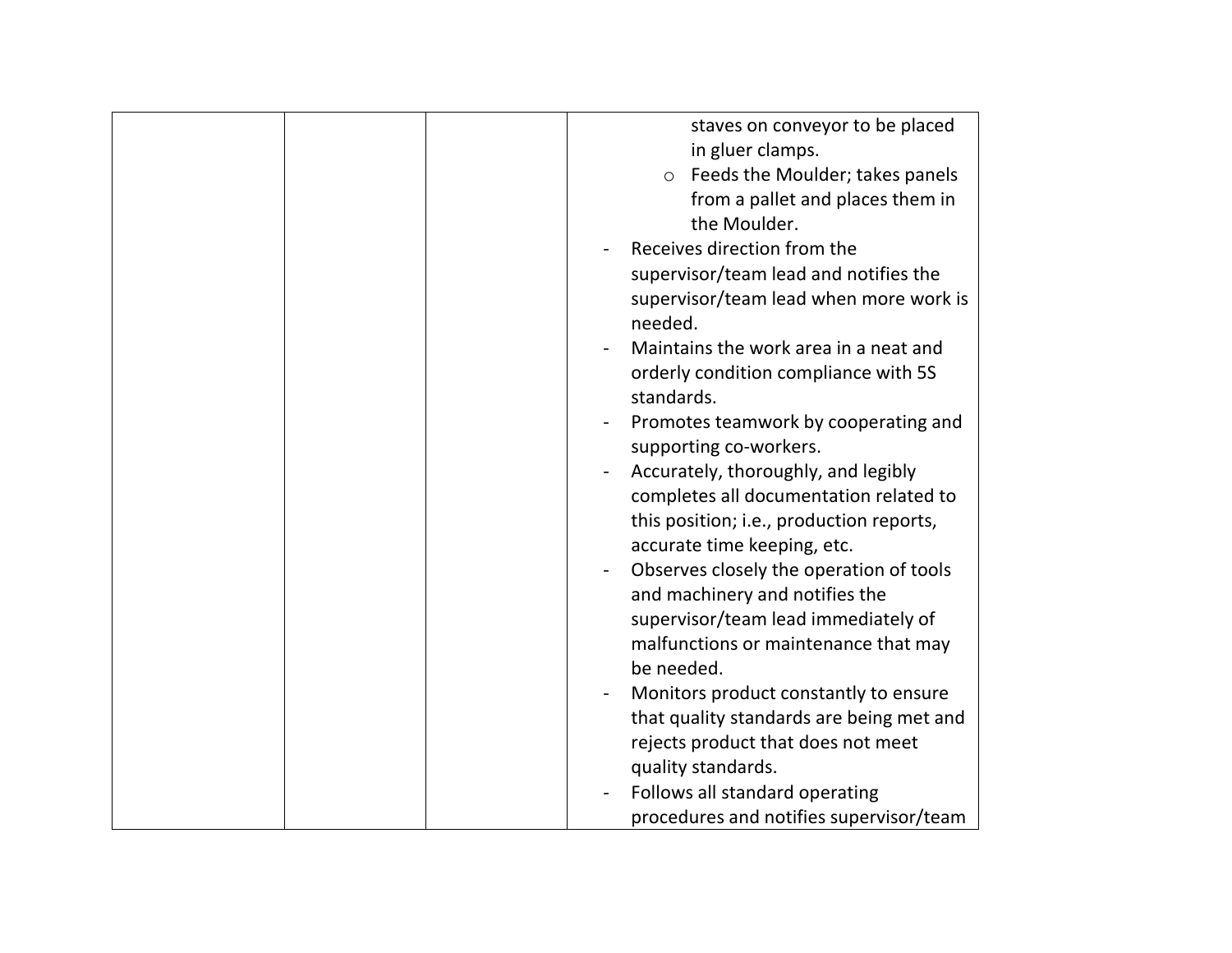|                              |           | lead of potential procedural<br>improvements.<br>Follows all safety procedures, rules and<br>guidelines; and notifies supervisor/team<br>lead of any existing or potential safety<br>issues.<br>Responsible for attending work on time<br>and for scheduled hours each day.<br>Performs other related duties as<br>necessary or assigned.                                                                                                                                                                                                                                    |
|------------------------------|-----------|------------------------------------------------------------------------------------------------------------------------------------------------------------------------------------------------------------------------------------------------------------------------------------------------------------------------------------------------------------------------------------------------------------------------------------------------------------------------------------------------------------------------------------------------------------------------------|
| Production<br>Worker 1, 2, 3 | Full-Time | Performing assigned production functions in a<br>manner which will consistently meet<br>production standards and quality requirements.<br>The level for each Production Worker is<br>determined by management based on how<br>proficiently you perform each function of your<br>job and the number of areas in which you can<br>work while meeting production standards and<br>quality requirements.<br><b>Responsibilities:</b><br>This description represents the most significant<br>job duties but does not exclude other work<br>duties that may be assigned as needed. |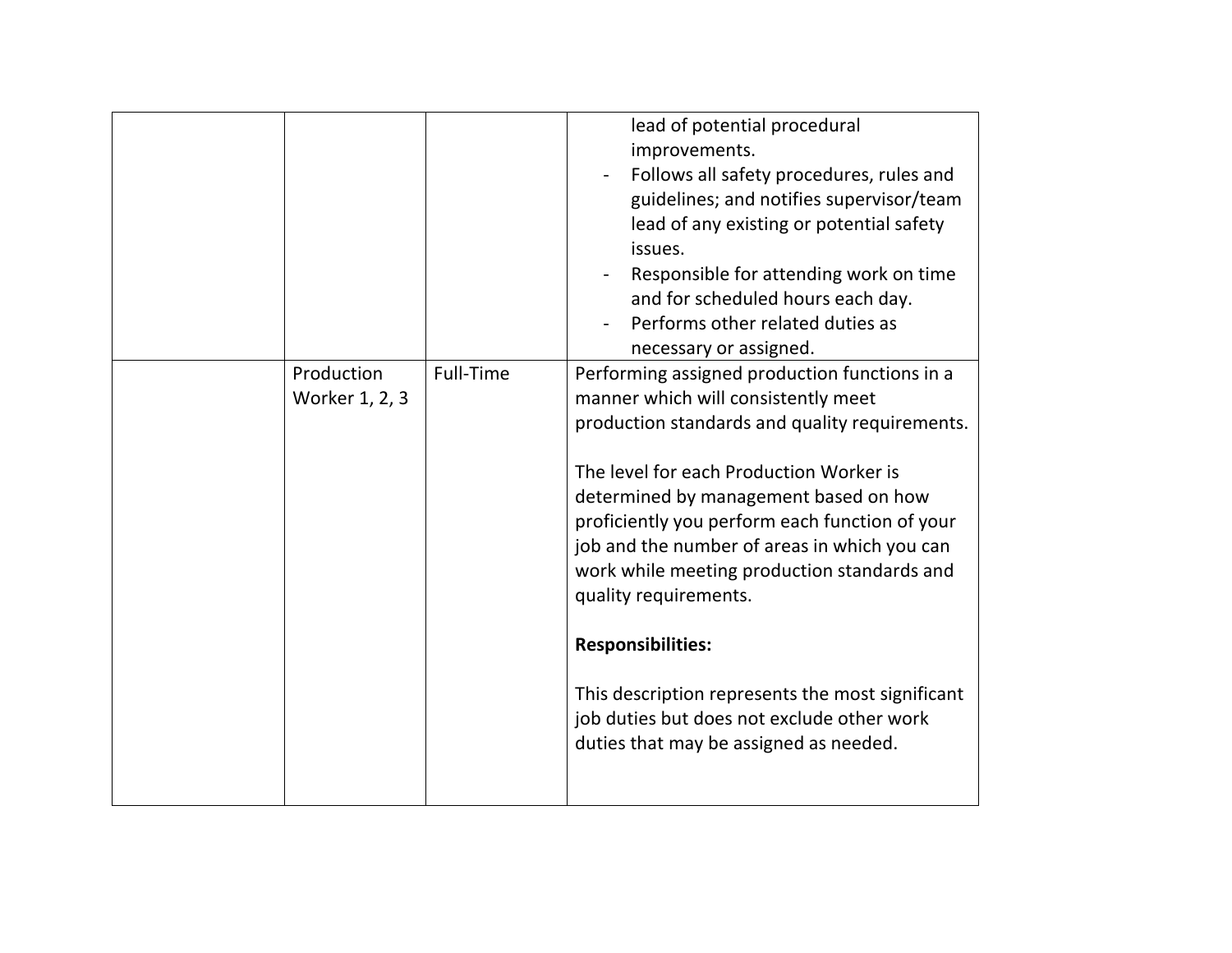| Receives direction from the<br>supervisor/team lead and notifies the<br>supervisor/team lead when more work is<br>needed.                                                        |
|----------------------------------------------------------------------------------------------------------------------------------------------------------------------------------|
| Maintains the work area in a near and<br>orderly condition in compliance with 5S<br>standards.                                                                                   |
| Follows all safety procedures, rules, and<br>$\qquad \qquad \blacksquare$<br>guidelines; and notifies the<br>supervisor/team lead of any existing or<br>potential safety issues. |
| Follows all standard operating<br>procedures and notifies the<br>supervisor/team lead of potential<br>procedural improvements.                                                   |
| Assists in other work areas when the<br>workload permits or requires.                                                                                                            |
| Promotes teamwork by cooperating and<br>supporting co-workers.                                                                                                                   |
| Accurately, thoroughly, and legibly<br>completes all documentation related to<br>this position; i.e., production reports,<br>accurate time keeping, etc.                         |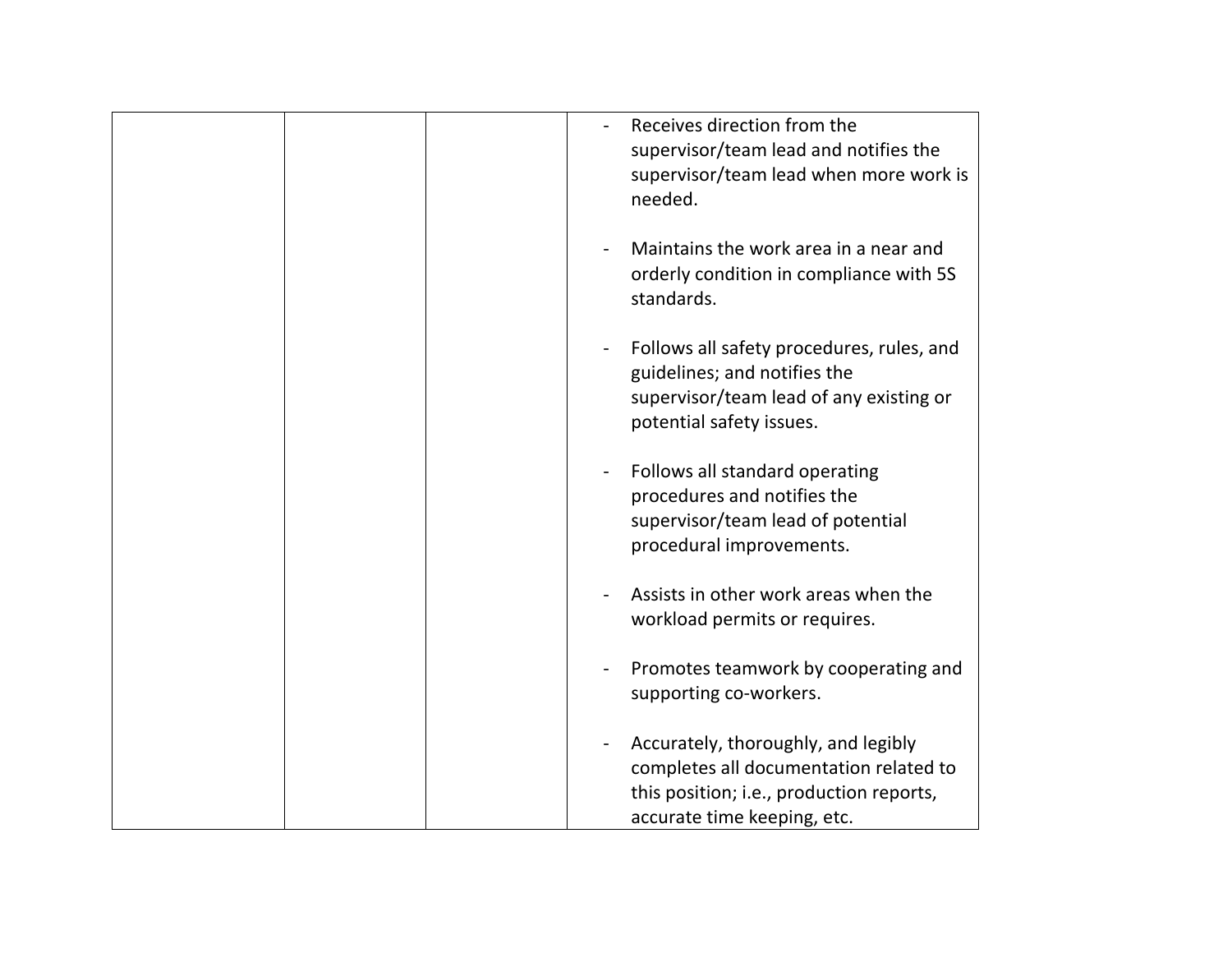|  | Observes closely the operation of tools<br>and machinery and notifies the<br>supervisor/team lead immediately of<br>malfunctions or maintenance that may<br>be needed.                                                                                                                                                                                                        |
|--|-------------------------------------------------------------------------------------------------------------------------------------------------------------------------------------------------------------------------------------------------------------------------------------------------------------------------------------------------------------------------------|
|  | Monitors product constantly to ensure<br>that quality standards are being met and<br>rejects product that does not meet<br>quality standards.                                                                                                                                                                                                                                 |
|  | <b>Examples of work include:</b>                                                                                                                                                                                                                                                                                                                                              |
|  | 1. Feeding the Finish Sander; takes panels<br>from a pallet and places them under the<br>sander.<br>2. Tailing the gang saw; after boards have<br>been cut lengthwise by gang saw, boards<br>are pulled from conveyor and stacked on<br>appropriate cart based on size. Boards<br>are 8-16 feet long and up to 7 inches<br>wide.<br>3. Feeding blanks into Moulder or Tenoner |
|  | based on customer specifications; assists<br>Skilled Machine Operator in machine set-<br>up and operation.                                                                                                                                                                                                                                                                    |
|  | 4. Laying up panels on the gluer; lay staves<br>together by matching color and grain                                                                                                                                                                                                                                                                                          |